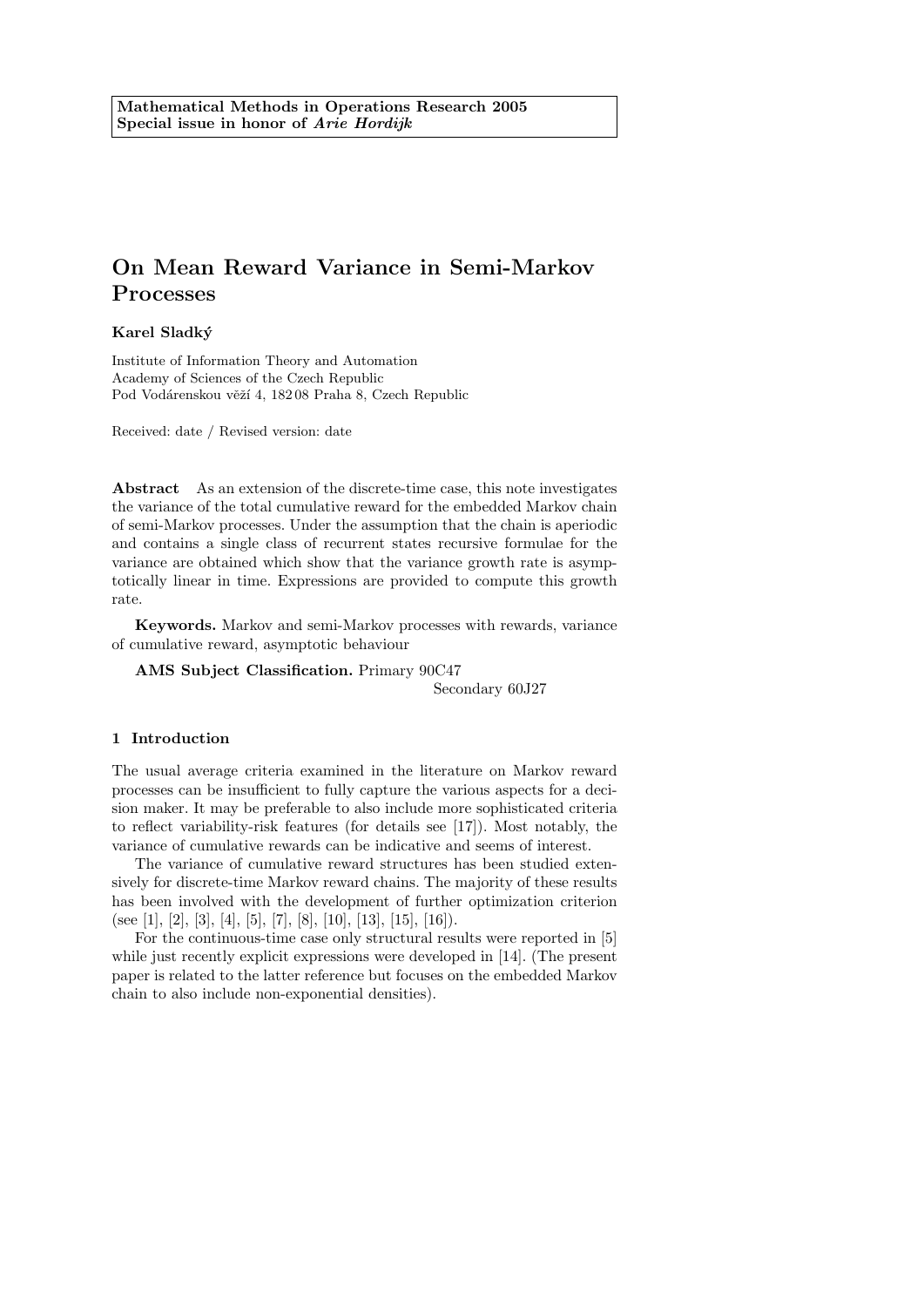No results, however, seem to be reported for semi-Markov processes. Such an extension is not direct as higher moments and stochastic durations are to be taken into account.

In this paper therefore we aim to establish a first step in this direction. This step can be seen as essential for further optimization results in line with the discrete-time case.

## 2 Formulation and Notation

Consider a semi-Markov reward process  $Y = \{Y(t), t \geq 0\}$  with finite state space  $\mathcal{I} = \{1, 2, ..., N\}$  along with the embedded Markov chain  $X = \{X_n, n = 0, 1, \ldots\}$ . The transition and reward structure is characterized by

- $p_{ij}$ : transition probability from  $i \to j$   $(i, j \in \mathcal{I}, j \neq i)$  of the embedded Markov chain X with generic stochastic matrix  $\boldsymbol{P} = [p_{ij}]_{i,j=1}^N$ ,
- $\eta_{ij}$ : random time of the transition from  $i \to j$ , hence  $\eta_i = \sum_{i \in \mathcal{I}} p_{ij} \eta_{ij}$ is the random time spent by the semi-Markov process  $Y$  in state  $i$ ,
- $F_{ij}(\tau)$ : distribution function representing the conditional probability  $P(\eta_{ij} \leq \tau),$ 
	- $r_{ij}$ : instantaneous transition reward for a transition from  $i \rightarrow j$ ,
	- $r_i$ : reward rate per unit of time incurred in state i.

We will be interested in the variance of the total reward per unit of time and its behavior for the infinite time horizon.

To this end, let the vector  $\mathcal{R}(t)$  denote the expected total reward of the semi-Markov process  $Y(t)$  up to time t given its initial state at time  $t = 0$ . More precisely, we are interested in

$$
g = \lim_{t \to \infty} \frac{1}{t} \cdot \mathcal{R}_i(t) \quad \text{with} \quad \mathcal{R}_i(t) = \mathsf{E}[\xi(t)|Y(0) = i] \tag{1}
$$

where

$$
\xi(t) = \left[ \int_0^t r_{Y(s)} \mathrm{d} s \ + \sum_{k=0}^{N(t)} r_{Y(\tau_k^-), Y(\tau_k^+)} \right]
$$

with  $Y(s)$ , denoting the state of the system at time s,  $Y(\tau_k^-)$  and  $Y(\tau_k^+)$ the state just prior and after the k-th jump,  $N(t)$  the number of jumps up to time t and  $\mathsf{E}$  and  $\sigma^2$  the standard symbols for expectation and variance.

Now consider the embedded Markov chain  $X = \{X_n, n = 0, 1, 2, \ldots\}$ and let the vectors  $R(n)$ ,  $S(n)$ , and  $V(n)$  denote the first moment, the second moment and the variance of the (random) total reward  $\xi_n$  received in the first  $n$  transitions of the embedded Markov chain  $X$  given its initial state at time  $t = 0$  respectively.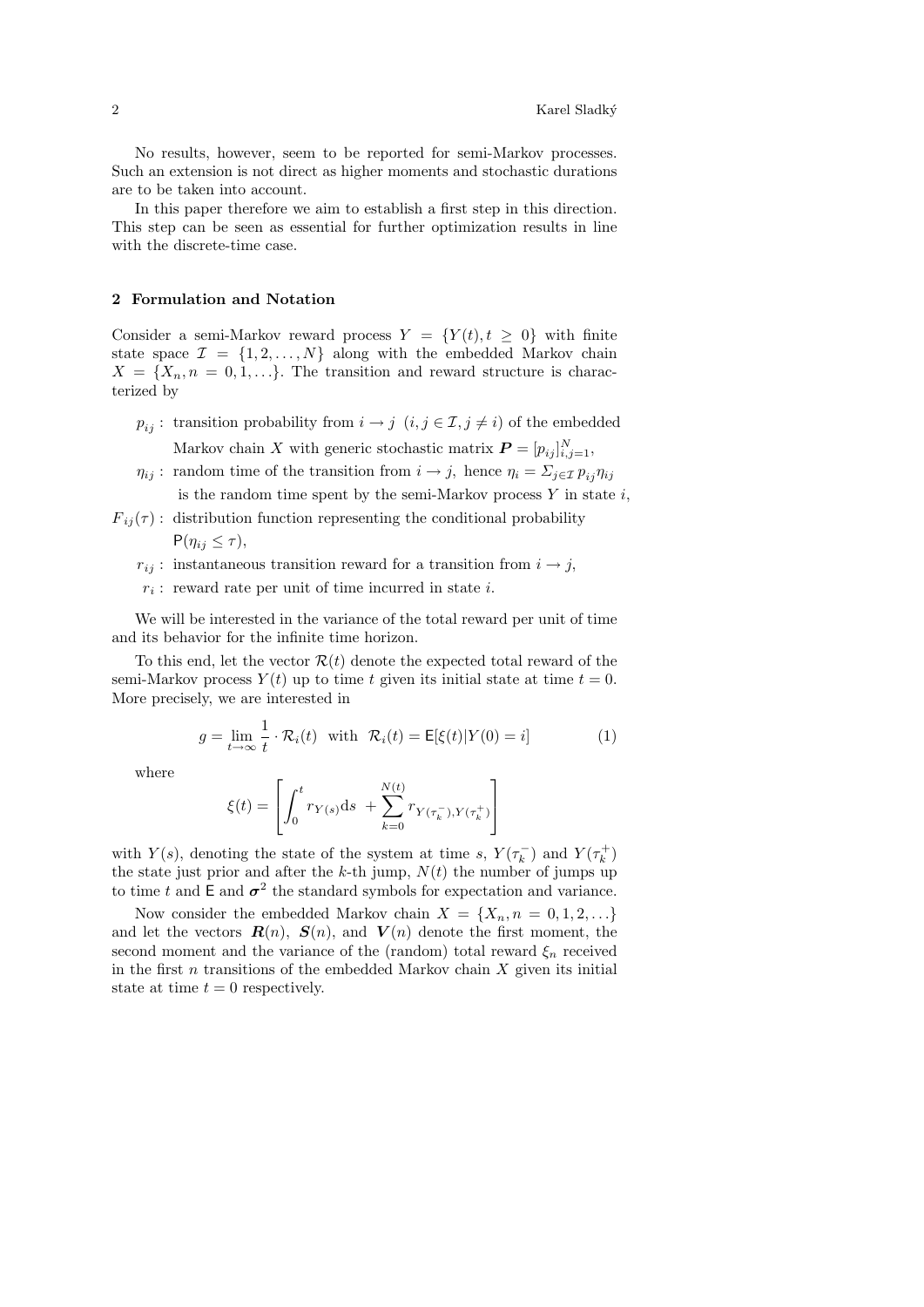That is,

$$
R_i(n) = \mathsf{E}[\xi_n|X(0) = i],
$$
  
\n
$$
S_i(n) = \mathsf{E}[\xi_n^2|X(0) = i],
$$
  
\n
$$
V_i(n) = \sigma^2[\xi_n|X(0) = i]
$$

where

$$
\xi_n = \sum_{k=0}^{n-1} \left[ r_{X_k} \cdot \eta_{X_k, X_{k+1}} + r_{X_k, X_{k+1}} \right].
$$

Similarly,  $\mathbf{D}(n)$  is the vector of expected times  $\zeta_n$  spent in the first n transitions with elements

$$
D_i(n) = \mathsf{E}[\zeta_n | X(0) = i] \text{ where } \zeta_n = \sum_{k=0}^{n-1} [\eta_{X_k, X_{k+1}}].
$$

From the theory of dynamic programming it is well known that under assumption AS1 below

$$
g^r := \lim_{n \to \infty} \frac{1}{n} \cdot R_i(n), \quad g^t := \lim_{n \to \infty} \frac{1}{n} \cdot D_i(n) \quad \text{exist for all } i \in \mathcal{I}.
$$

It can then also be shown (see [12], Chapt. 7.3) that under assumptions AS1–AS2 below then also:

$$
g = \lim_{t \to \infty} \frac{1}{t} \cdot \mathcal{R}_i(t) =: \frac{g^{\text{r}}}{g^{\text{t}}} = \frac{\lim_{n \to \infty} R_i(n)}{\lim_{n \to \infty} D_i(n)}.
$$
 (2)

As mentioned in the introduction, such as for second order optimization purposes, and in analogy with (2) as our main interest we aim to study the "mean" variance defined by

$$
G := \frac{\lim_{n \to \infty} V_i(n)}{\lim_{n \to \infty} D_i(n)}.
$$
\n(3)

*Notation.* In what follows  $I$  denotes an identity matrix, and  $e$  is reserved for a unit column vector. By  $\varepsilon(t)$  we denote a function in t such that  $\varepsilon(t) \to 0$ exponentially fast as  $t \to \infty$ , i.e. for some  $\alpha$  and  $\beta: |\varepsilon(t)| \leq \alpha \cdot e^{-\beta t}$ . By  $\varepsilon(t)$ we denote a vector function such that each component  $\varepsilon_i(t) \to 0$  as  $t \to \infty$ exponentially fast.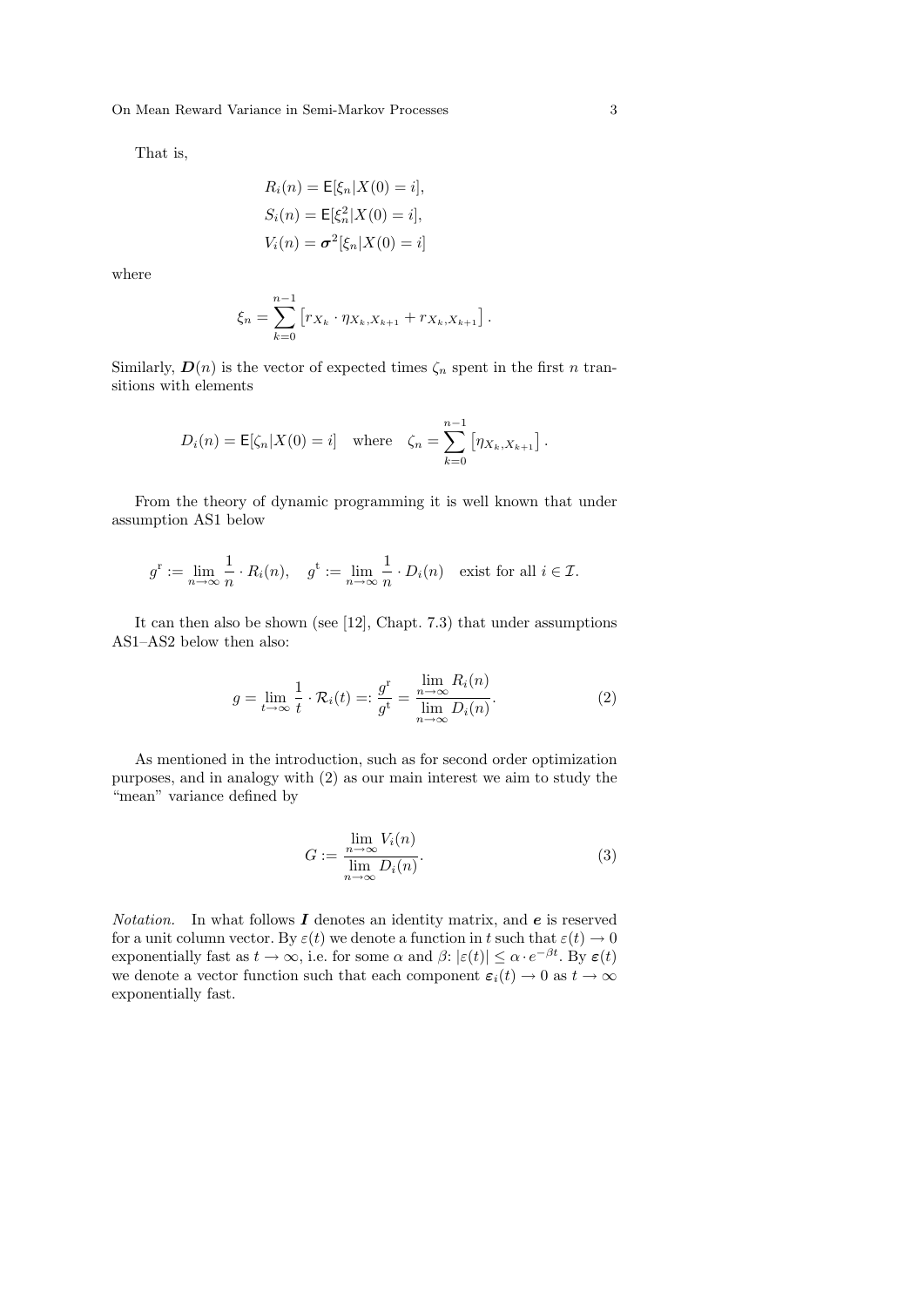Assumptions. We make the following assumptions:

AS 1. The transition probability matrix  $P$  has a single class of recurrent states and is aperiodic.

**AS 2.**  $F_{ij}(\tau)$  is a non-lattice distribution. The first two moments  $d_i^{(1)}$ ,  $d_i^{(2)}$ of the of (random) time  $\eta_i$  ( $i \in \mathcal{I}$ ) spent by the process Y in any state during each visit are positive and finite, i.e. we assume that for  $\ell = 1, 2$ and any  $i, j = 1, \ldots, N$ 

$$
0 < d_{ij}^{(\ell)} = \int_0^\infty \tau^{\ell} dF_{ij}(\tau) < \infty \text{ hence also } 0 < d_i^{(\ell)} = \sum_{j=1}^N p_{ij} d_{ij}^{(\ell)} < \infty.
$$

## 3 Preliminaries

As well-known, under AS 1 the rows of the limiting matrix  $\boldsymbol{P}^*$  $\sum_{n=-\infty}^{\infty} \frac{1}{n} \sum_{k=0}^{n-1}$  $k=0$  $\bm{P}^k$ of the embedded Markov chain  $X$  are identical and equal to the (row) vector of steady state probabilities  $\boldsymbol{\pi} = [\pi_1, \dots, \pi_N]$  as determined by  $\boldsymbol{\pi} = \boldsymbol{\pi} \cdot \boldsymbol{P}$ along with the normalizing condition  $\pi \cdot e = 1$ . Moreover, since **P** is aperiodic  $\boldsymbol{P}^* = \lim_{k \to \infty} \boldsymbol{P}^k$  and the convergence is geometrically fast. Then

$$
g = \frac{\sum_{j \in \mathcal{I}} \pi_j \cdot r_j^{(1)}}{\sum_{j \in \mathcal{I}} \pi_j \cdot d_j^{(1)}}\tag{4}
$$

with  $r_i^{(1)}$  defined by (16) and  $d_i^{(1)}$  the first moment of the (random) time  $\eta_i$ . Also the average reward  $g^r$  and the average time  $g^t$  per transition of the embedded Markov chain are well defined by:

$$
g^r = \sum_{j \in \mathcal{I}} \pi_j \cdot r_j^{(1)}, \quad g^t = \sum_{j \in \mathcal{I}} \pi_j \cdot d_j^{(1)}.
$$

Obviously for the constant vectors  $g^r$  and  $g^t$  with elements  $g^r$  and  $g^t$  we have  $g^{\rm r} = \boldsymbol{P}^* \cdot \boldsymbol{r}^{(1)}$ ,  $g^{\rm t} = \boldsymbol{P}^* \cdot \boldsymbol{d}^{(1)}$ , respectively.

From the theory of dynamic programming (e.g. [11], [12]) it is wellknown that the vectors of expected reward and times for  $n$  transitions fulfil the recursive formulas

$$
R(n+1) = r(1) + P \cdot R(n) \text{ with } R(0) = 0
$$
 (5)

$$
D(n+1) = d^{(1)} + P \cdot D(n) \text{ with } D(0) = 0.
$$
 (6)

Furthermore, under assumption AS 1, there exists vectors  $w^{\text{r}}$ ,  $w^{\text{t}}$  such that

$$
\mathbf{R}(n) = \mathbf{g}^{\mathrm{r}} \cdot n + \mathbf{w}^{\mathrm{r}} + \varepsilon(n) \tag{7}
$$

$$
\mathbf{D}(n) = \mathbf{g}^{\mathbf{t}} \cdot n + \mathbf{w}^{\mathbf{t}} + \varepsilon(n). \tag{8}
$$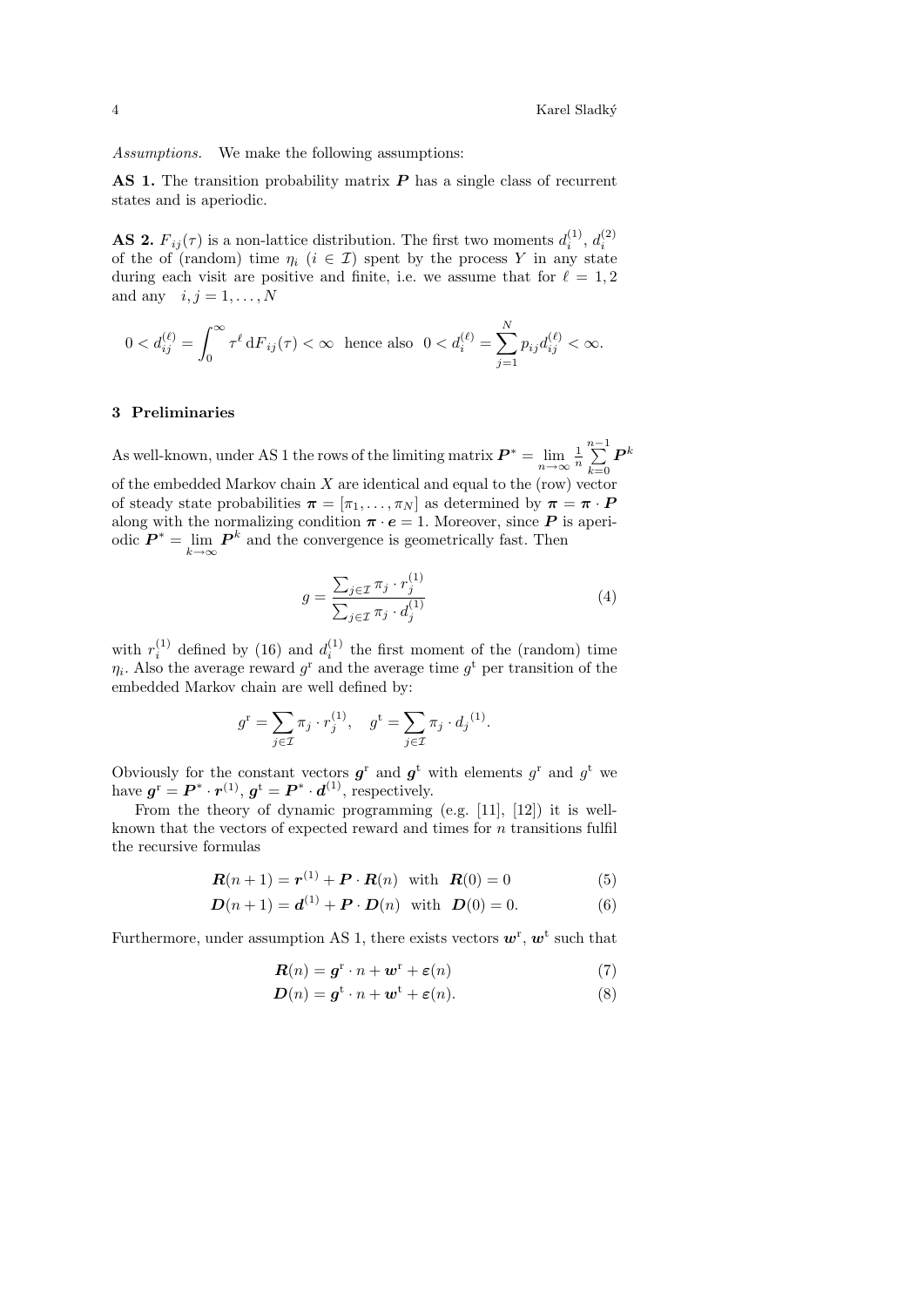Hence, both  $\mathbf{R}(n)$  and  $\mathbf{D}(n)$  possess a linear growth rate  $g^r$  and  $g^t$  in n up to a geometric convergence to the null vector and vectors  $w<sup>r</sup>$  and  $w<sup>t</sup>$ , respectively. The constant vectors  $g^{\rm r}$ ,  $g^{\rm t}$  along with vectors  $w^{\rm r}$ ,  $w^{\rm t}$  are uniquely determined by

$$
\boldsymbol{w}^{\mathrm{r}} + \boldsymbol{g}^{\mathrm{r}} = \boldsymbol{r}^{(1)} + \boldsymbol{P} \cdot \boldsymbol{w}^{\mathrm{r}}, \quad \boldsymbol{P}^* \cdot \boldsymbol{w}^{\mathrm{r}} = 0 \tag{9}
$$

$$
\boldsymbol{w}^{\mathrm{t}} + \boldsymbol{g}^{\mathrm{t}} = \boldsymbol{d}^{(1)} + \boldsymbol{P} \cdot \boldsymbol{w}^{\mathrm{t}}, \quad \boldsymbol{P}^* \cdot \boldsymbol{w}^{\mathrm{t}} = 0. \tag{10}
$$

From  $(9)$ ,  $(10)$  we can also immediately conclude the existence of a constant vector  $q$  along with vector  $w$  being the unique solution of the equation

$$
w + D^{(1)} \cdot g = r^{(1)} + P \cdot w, \quad P^* \cdot w = 0,
$$
 (11)

where the *i*th element of the diagonal matrix  $\boldsymbol{D}^{(1)}$  equals  $d_i^{(1)}$ , where the elements of the constant vector **g** are equal to  $g = g^r/g^t$  and where for the *i*th element of  $w, w_i = w_i^{\text{r}} - g \cdot w_i^{\text{t}}$ .

Conditional Expectations of Reward. Let  $E_i$  denote the conditional expectation given  $X(0) = i$ . Since the process X is time homogeneous, for  $n > m$ we can conclude that

$$
\mathsf{E}_{i}[\xi_{n}] = \mathsf{E}_{i}[\xi_{m}] + \mathsf{E}_{i}\left\{\sum_{j\in\mathcal{I}}\mathsf{P}(X_{m}=j)\cdot\mathsf{E}_{j}[\xi_{n-m}]\right\}.
$$
 (12)

Similarly we get

$$
\mathsf{E}_{i}[\xi_{n}]^{2} = \mathsf{E}_{i}[\xi_{m}]^{2} + \mathsf{E}_{i} \{ \sum_{j \in \mathcal{I}} \mathsf{P}(X_{m} = j) \cdot \mathsf{E}_{j}[\xi_{n-m}]^{2} \} \n+ 2 \cdot \mathsf{E}_{i}[\xi_{m}] \sum_{j \in \mathcal{I}} \mathsf{P}(X_{m} = j) \cdot \mathsf{E}_{j}[\xi_{n-m}].
$$
\n(13)

## 4 Reward Variance of Embedded Markov Chains

In this section we focus our attention on the total reward variance generated by the embedded Markov chain  $X = \{X_n, n = 0, 1, \ldots\}$  characterized by the transition probability matrix **P** and one-stage (random) rewards  $\eta_{ij} \cdot r_i + r_{ij}$  $(i, j \in \mathcal{I}, j \neq i)$  accrued to the transition from state i into state j.

From (12) and (13) we directly conclude

$$
E_i[\xi_n] = r_i^{(1)} + \sum_{j \in \mathcal{I}} p_{ij} \cdot E_j[\xi_{n-1}] \tag{14}
$$

$$
\mathsf{E}_{i}[\xi_{n}]^{2} = r_{i}^{(2)} + \sum_{j \in \mathcal{I}} p_{ij} \cdot \mathsf{E}_{j}[\xi_{n-1}]^{2} \n+2 \cdot \sum_{j \in \mathcal{I}} p_{ij} \cdot [r_{i} \cdot d_{ij}^{(1)} + r_{ij}] \cdot \mathsf{E}_{j}[\xi_{n-1}]
$$
\n(15)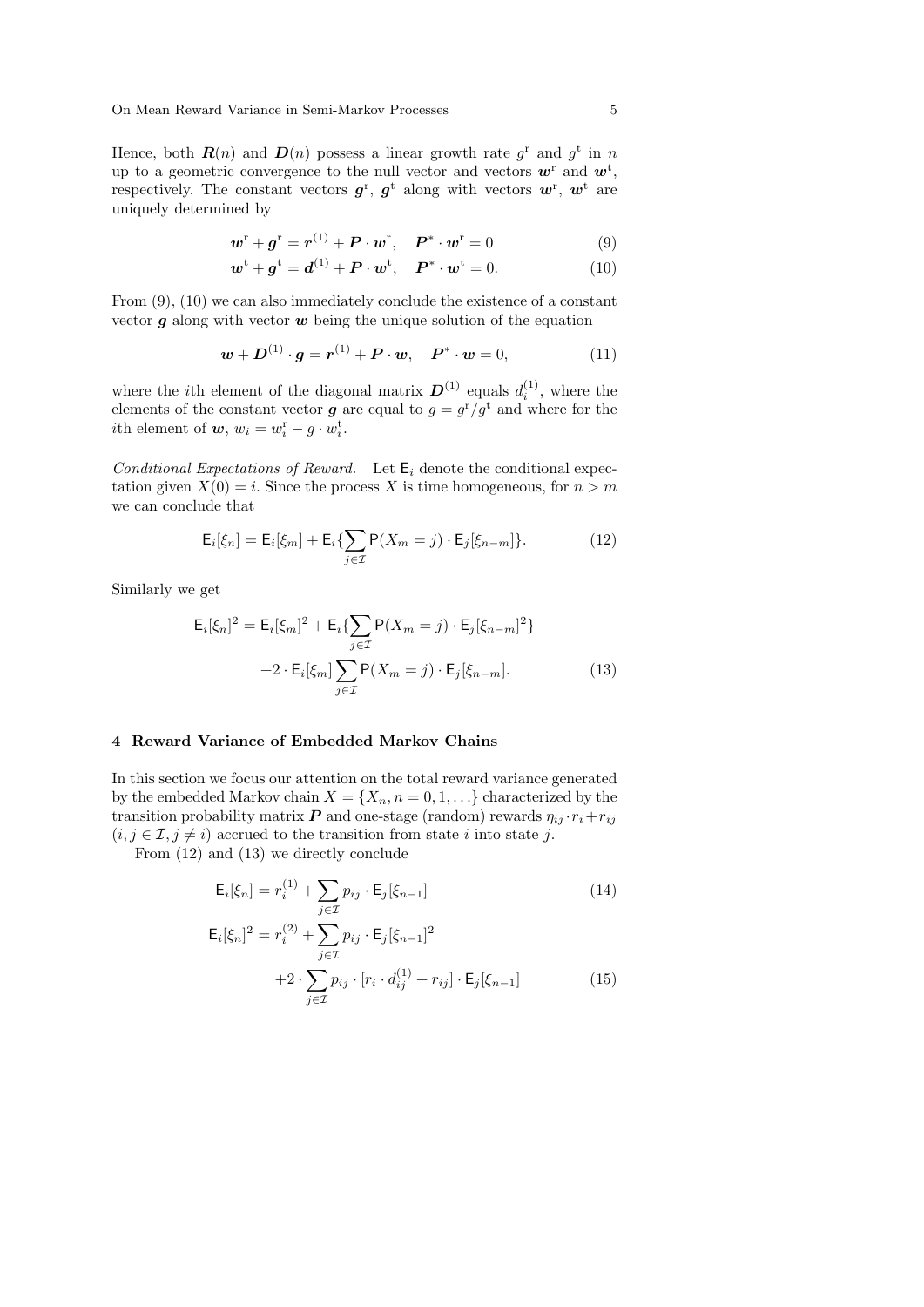$6$  Karel Sladký  $\,$ 

where

$$
r_i^{(1)} = \sum_{j \in \mathcal{I}} p_{ij} \cdot [r_i \cdot d_{ij}^{(1)} + r_{ij}] \tag{16}
$$

$$
r_i^{(2)} = \sum_{j \in \mathcal{I}} p_{ij} \cdot \{ [r_i]^2 \cdot d_{ij}^{(2)} + [r_{ij}]^2 + 2 \cdot r_i \cdot d_{ij}^{(1)} \cdot r_{ij} \}.
$$
 (17)

By using the more appealing notation  $R_i(n) = \mathsf{E}_i[\xi_n], S_i(n) = \mathsf{E}_i[\xi_n]^2$ ,  $(14)$ ,  $(15)$  take on the forms:

$$
R_i(n+1) = r_i^{(1)} + \sum_{j \in \mathcal{I}} p_{ij} \cdot R_j(n),
$$
\n
$$
S_i(n+1) = r_i^{(2)} + 2 \cdot \sum_{j \in \mathcal{I}} p_{ij} \cdot [r_i \cdot d_{ij}^{(1)} + r_{ij}] \cdot R_j(n)
$$
\n(18)

$$
+\sum_{j\in\mathcal{I}}p_{ij}\cdot S_j(n). \tag{19}
$$

For the variance  $V_i(\cdot) = S_i(\cdot) - [R_i(\cdot)]^2$  we now arrive after some algebra by using (18), (19)

$$
V_i(n+1) = r_i^{(2)} + 2 \cdot \sum_{j \in \mathcal{I}} p_{ij} \cdot [r_i \cdot d_{ij}^{(1)} + r_{ij}] \cdot R_j(n)
$$
  

$$
- \sum_{j \in \mathcal{I}} p_{ij} \cdot [R_i(n+1) + R_j(n)] \cdot [R_i(n+1) - R_j(n)]
$$
  

$$
+ \sum_{j \in \mathcal{I}} p_{ij} \cdot V_j(n).
$$
 (20)

Remark 1 (Transient case.) For the so-called transient case, i.e. when

$$
\lim_{n \to \infty} R_i(n) = R_i, \quad \lim_{n \to \infty} S_i(n) = S_i, \quad \lim_{n \to \infty} V_i(n) = V_i,
$$

(18), (19) and (20) obtain the closed form:

$$
R_i = r_i^{(1)} + \sum_{j \in \mathcal{I}} p_{ij} \cdot R_j,\tag{21}
$$

$$
S_i = r_i^{(2)} + 2 \cdot \sum_{j \in \mathcal{I}} p_{ij} \cdot (r_i \cdot d_{ij}^{(1)} + r_{ij}) \cdot R_j + \sum_{j \in \mathcal{I}} p_{ij} \cdot S_j,
$$
 (22)

$$
V_i = r_i^{(2)} - [R_i]^2 + \sum_{j \in \mathcal{I}} p_{ij} \cdot \{2 \cdot (r_i \cdot d_{ij}^{(1)} + r_{ij}) \cdot R_j + [R_j]^2\} + \sum_{j \in \mathcal{I}} p_{ij} \cdot V_j.
$$
\n(23)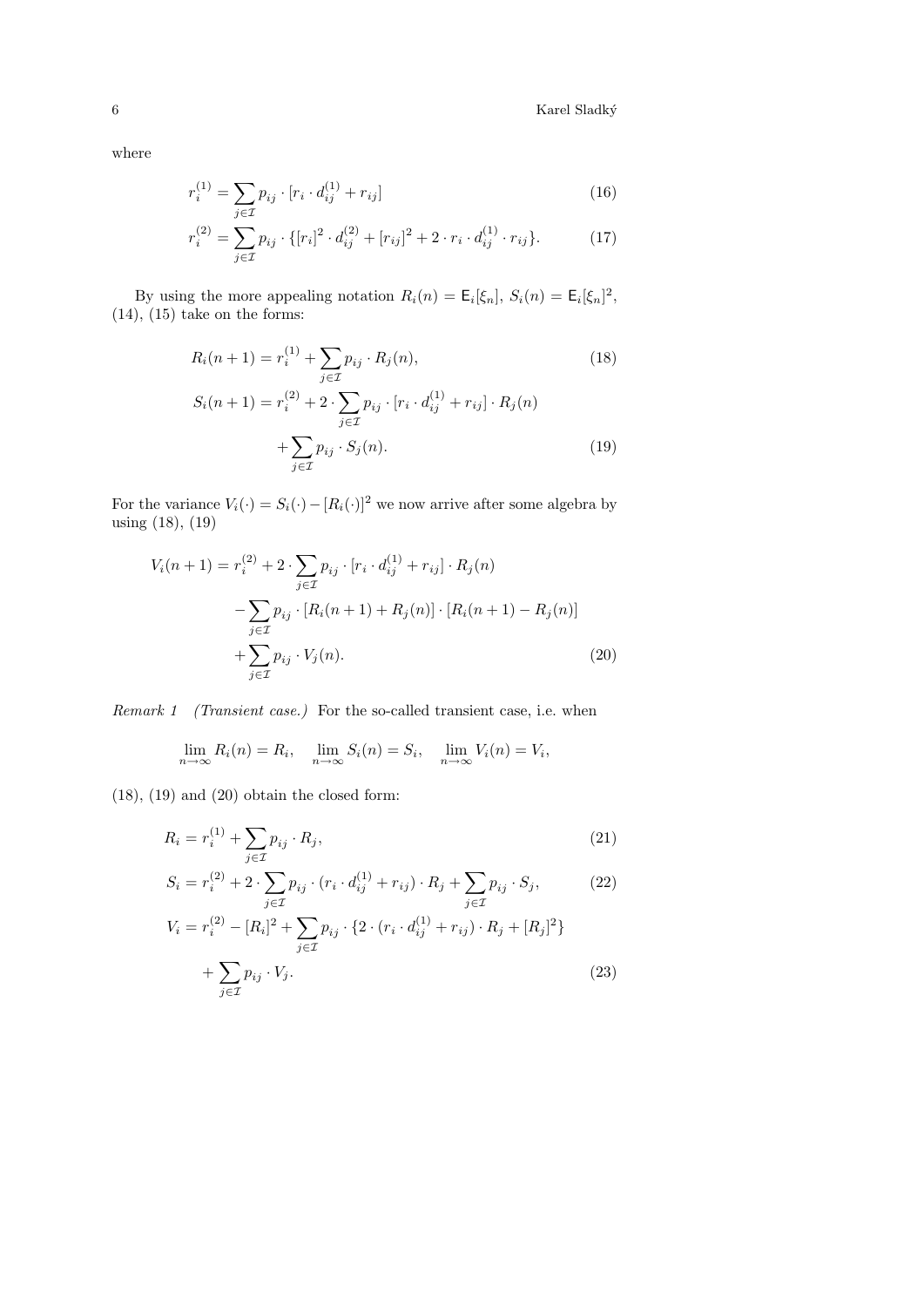# 5 Mean Reward Variance in Markov Chains: Infinite Horizon

To investigate the asymptotic behaviour of the variance  $V_i(n)$  we focus our attention on the recursive formula (20) and employ well-known facts on the asymptotic behaviour of  $R_i(n)$  as based upon (7).

By  $(7)$  in the third term of  $(20)$ , we can substitute:

$$
R_i(n+1) + R_j(n) = 2 \cdot n \cdot g^r + g^r + w_i^r + w_j^r + \varepsilon(n), \tag{24}
$$

$$
R_i(n+1) - R_j(n) = g^r + w_i^r - w_j^r + \varepsilon(n).
$$
 (25)

Hence

$$
\sum_{j \in \mathcal{I}} p_{ij} \cdot [R_i(n+1) + R_j(n)] \cdot [R_i(n+1) - R_j(n)]
$$
  
=  $2 \cdot n \cdot g^r \cdot (g^r + w_i^r - \sum_{j \in \mathcal{I}} p_{ij} \cdot w_j^r) + \sum_{j \in \mathcal{I}} p_{ij} \cdot \{[g^r + w_i^r]^2 - [w_j^r]^2\} + \varepsilon(n)$   
=  $2 \cdot n \cdot g^r \cdot r_i^{(1)} + \sum_{j \in \mathcal{I}} p_{ij} \cdot \{[g^r + w_i^r]^2 - [w_j^r]^2\} + \varepsilon(n).$  (26)

Similarly for the second term of (20) we obtain by (7)

$$
\sum_{j \in \mathcal{I}} p_{ij} \cdot [r_i \cdot d_{ij}^{(1)} + r_{ij}] \cdot R_j(n)
$$
  
= 
$$
\sum_{j \in \mathcal{I}} p_{ij} \cdot [r_i \cdot d_{ij}^{(1)} + r_{ij}] \cdot [n \cdot g^r + w_j^r + \varepsilon(n)]
$$
  
= 
$$
n \cdot g^r \cdot r_i^{(1)} + \sum_{j \in \mathcal{I}} p_{ij} \cdot [r_i \cdot d_{ij}^{(1)} + r_{ij}] \cdot w_j^r + \varepsilon(n).
$$
 (27)

Substituting (26) and (27) in (20) now yields

$$
V_i(n+1) = \sum_{j \in \mathcal{I}} p_{ij} \cdot V_j(n) + r_i^{(2)} + 2 \cdot \sum_{j \in \mathcal{I}} p_{ij} \cdot [r_i \cdot d_{ij}^{(1)} + r_{ij}] \cdot w_j^{\mathsf{T}}
$$

$$
- \sum_{j \in \mathcal{I}} p_{ij} \cdot \{ [g^{\mathsf{T}} + w_i^{\mathsf{T}}]^2 - [w_j^{\mathsf{T}}]^2 \} + \varepsilon(n)
$$

$$
= \sum_{j \in \mathcal{I}} p_{ij} \cdot V_j(n) + s_i + \varepsilon(n), \tag{28}
$$

where for the elements  $s_i$  of the vector  $s$  we obtain after some algebra:

$$
s_i = r_i^{(2)} + \sum_{j \in \mathcal{I}} p_{ij} \cdot (2 \cdot [r_i \cdot d_{ij}^{(1)} + r_{ij}] \cdot w_j^{\mathrm{r}} + [w_j^{\mathrm{r}}]^2) - [g^{\mathrm{r}} + w_i^{\mathrm{r}}]^2
$$
  

$$
= \sum_{j \in \mathcal{I}} p_{ij} \cdot \{ [r_i]^2 \cdot d_{ij}^{(2)} + 2 \cdot r_i \cdot d_{ij}^{(1)} \cdot [r_{ij} + w_j^{\mathrm{r}}] + [r_{ij} + w_j^{\mathrm{r}}]^2 \}
$$
  

$$
-[g^{\mathrm{r}} + w_i^{\mathrm{r}}]^2.
$$
 (29)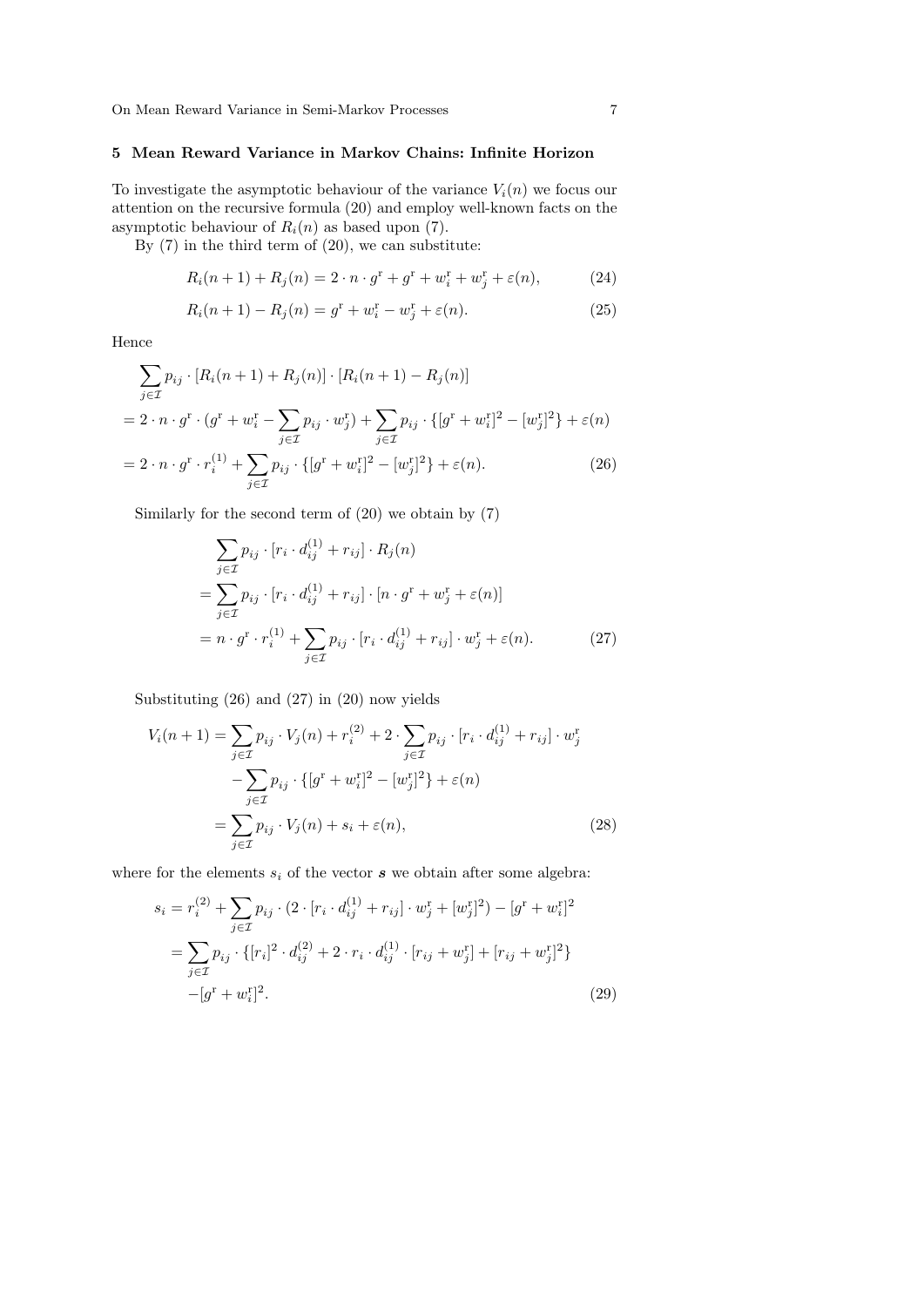8  $\,$  Karel Sladký  $\,$ 

Furthermore, by (9) for the last term of (29) we get

$$
-[g^{\mathrm{r}}+w_i^{\mathrm{r}}]^2 = [g^{\mathrm{r}}]^2 - [w_i^{\mathrm{r}}]^2 - 2 \cdot g^{\mathrm{r}} \cdot [g^{\mathrm{r}}+w_i^{\mathrm{r}}]
$$
  
= 
$$
[g^{\mathrm{r}}]^2 - [w_i^{\mathrm{r}}]^2 - 2 \cdot g^{\mathrm{r}} \cdot \sum_{j \in \mathcal{I}} p_{ij} \cdot [r_i \cdot d_{ij}^{(1)} + r_{ij} + w_j^{\mathrm{r}}]
$$

which by substitution in (29) and some algebra yields

$$
s_i = \sum_{j \in \mathcal{I}} p_{ij} \cdot \{ [r_i]^2 \cdot d_{ij}^{(2)} + [r_{ij}]^2 + 2 \cdot r_i \cdot d_{ij}^{(1)} \cdot r_{ij} + 2 \cdot [r_i \cdot d_{ij}^{(1)} + r_{ij}] \cdot w_j^{\mathrm{r}} + [w_j^{\mathrm{r}}]^2 \} + [g^{\mathrm{r}}]^2 - [w_i^{\mathrm{r}}]^2 - 2 \cdot g^{\mathrm{r}} \cdot \sum_{j \in \mathcal{I}} p_{ij} \cdot [r_i \cdot d_{ij}^{(1)} + r_{ij} + w_j^{\mathrm{r}}] = \sum_{j \in \mathcal{I}} p_{ij} \cdot \{ [r_i]^2 \cdot d_{ij}^{(2)} + 2 \cdot r_i \cdot d_{ij}^{(1)} \cdot [r_{ij} - g^{\mathrm{r}} + w_j^{\mathrm{r}}] + [r_{ij} - g^{\mathrm{r}} + w_j^{\mathrm{r}}]^2 \} - [w_i^{\mathrm{r}}]^2.
$$
 (30)

Hence, in matrix form we have:

$$
\mathbf{V}(n+1) = \mathbf{s} + \mathbf{P} \cdot \mathbf{V}(n) + \boldsymbol{\varepsilon}^{(1)}(n) \tag{31}
$$

where the elements of the vector  $\varepsilon^{(1)}(n)$  converge to zero geometrically, that is, for some numbers  $c > 0$  and  $\delta \in (0,1)$ :  $\|\boldsymbol{\varepsilon}^{(1)}(n)\| \leq c \cdot \delta^n$ .

Growth rate. In order to investigate the behaviour of  $V(n)$  for n large, let

$$
\mathbf{W}(n+1) = \mathbf{s} + \mathbf{P} \cdot \mathbf{W}(n) \tag{32}
$$

and

$$
\mathbf{X}(n) = \mathbf{V}(n) - \mathbf{W}(n). \tag{33}
$$

Hence, in line with (5) for  $\mathbf{R}(n)$ , the vector  $\mathbf{W}(n)$  can be regarded as the total reward vector over  $n$  steps for a Markov reward chain with one step reward vector  $s$ . As a consequence, similarly to  $(7)$ , we can conclude the existence of a vector  $w^{(2)}$  such that

$$
\mathbf{W}(n) = \mathbf{g}^{(2)} \cdot n + \mathbf{w}^{(2)} + \varepsilon(n). \tag{34}
$$

In words that is,  $W(n)$  possesses a linear growth rate  $g^{(2)}$  in n up to a geometric convergence to the null vector and vector  $w^{(2)}$ . The constant vector  $g^{(2)}$  along with vector  $w^{(2)}$  are uniquely determined by

$$
\mathbf{w}^{(2)} + \mathbf{g}^{(2)} = \mathbf{s} + \mathbf{P} \cdot \mathbf{w}^{(2)}, \quad \mathbf{P}^* \cdot \mathbf{w}^{(2)} = 0 \tag{35}
$$

where elements of  $s$  are calculated by  $(29)$  or  $(30)$ .

Iterating (33) we immediately conclude that

$$
\|\mathbf{X}(n)\| \le \|\sum_{k=1}^{n} \mathbf{P}^k \cdot \boldsymbol{\varepsilon}^{(1)}(k)\| \le \sum_{k=1}^{n} \|\boldsymbol{\varepsilon}^{(1)}(k)\| < c \cdot \frac{1}{1-\delta} =: C. \tag{36}
$$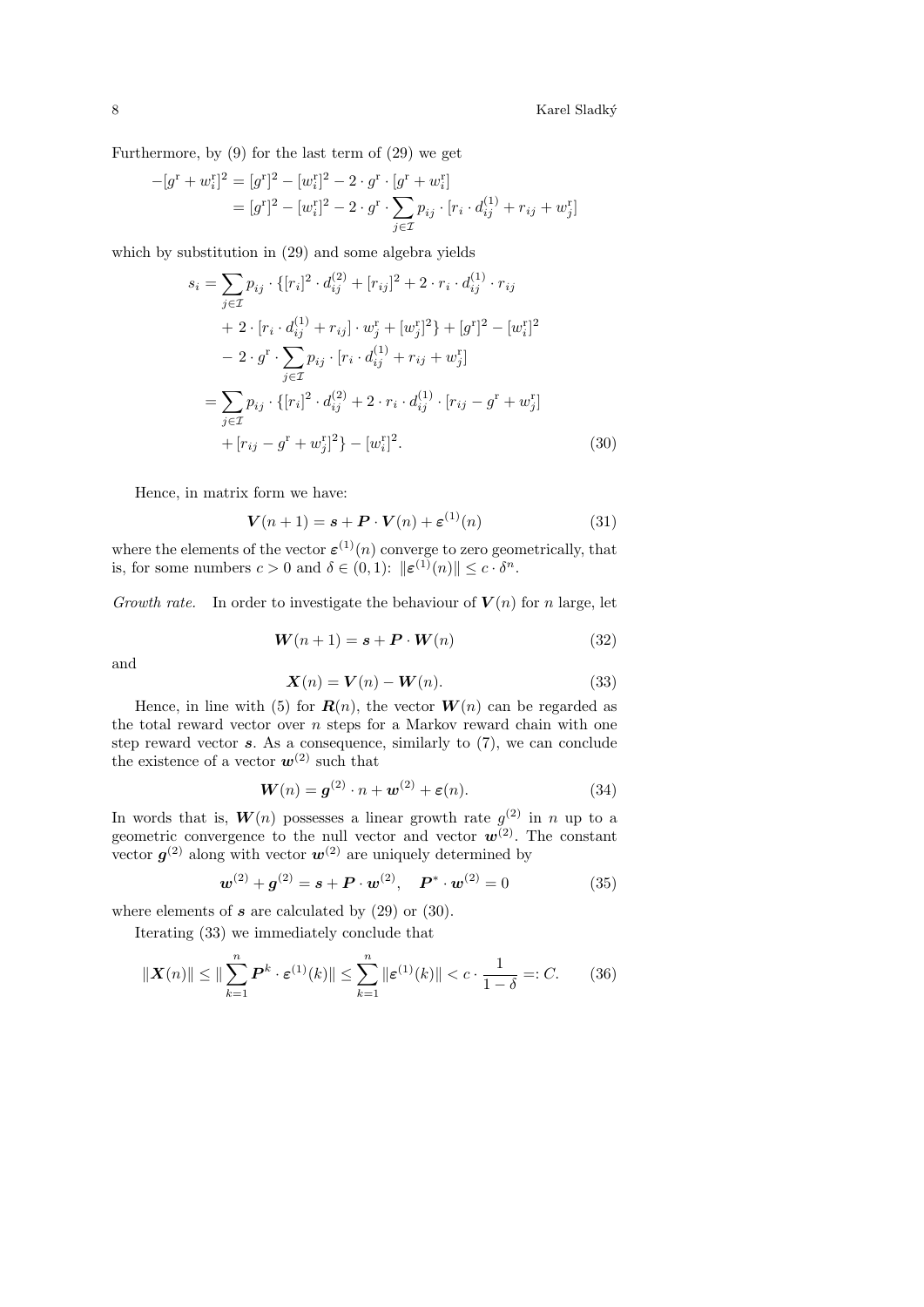**Theorem 1** For the (constant) growth rate  $g^{(2)}$  (vector  $g^{(2)}$ ) and vector  $w^{(2)}$  as determined by (35), some geometrically converging function  $\varepsilon(n)$ , some constant C and some bounded vector  $\mathbf{c}(n)$  with  $\|\mathbf{c}(n)\| < C$ 

$$
\mathbf{V}(n) = n \cdot \mathbf{g}^{(2)} + \mathbf{w}^{(2)} + \varepsilon(n) + \mathbf{c}(n) \text{ for all } n \tag{37}
$$

and hence,

$$
\boldsymbol{g}^{(2)} = \lim_{n \to \infty} \frac{\boldsymbol{V}(n)}{n} = \lim_{n \to \infty} \frac{\boldsymbol{W}(n)}{n} = \boldsymbol{P}^{\star} \cdot \boldsymbol{s}.
$$
 (38)

*Proof* The relations follow directly combining  $(31)$ ,  $(32)$ ,  $(33)$  and  $(36)$  with  $c(n)$  equal to  $X(n)$ .

Remark 2 By (9) the coefficients  $w_i^r$ 's are normalized by  $\sum_{i \in \mathcal{I}} \pi_i \cdot w_i^r = 0$ . Since by assumption AS 1 the Markov chain has a single class of recurrent states, the first equation in (9) still holds if we replace  $w_i^{\rm r}$  by  $\tilde{w}_i^{\rm r} = w_i^{\rm r} + c$  $(i = 1, 2, \ldots, N)$ , where c is an arbitrary constant.

As a consequence, by examining the formulas (29), (30) we can conclude that (38) still holds if in (29), (30) we replace all  $w_i^{\text{r}}$ 's by  $\tilde{w}_i^{\text{r}}$ 's.

Since  $\sum_{i \in \mathcal{I}} \pi_i \cdot p_{ij} = \pi_j$  for arbitrary real  $c_i$ 's it holds

$$
\sum_{i \in \mathcal{I}} \sum_{j \in \mathcal{I}} \pi_i \cdot p_{ij} \cdot c_j = \sum_{i \in \mathcal{I}} \pi_i \cdot c_i.
$$

Then, since by (9):  $\sum_{i \in \mathcal{I}} \pi_i \cdot w_i^{\text{r}} = 0$  and defining

$$
\tilde{s}_i = r_i^{(2)} - [g^{\rm r}]^2 + 2 \cdot \sum_{j \in \mathcal{I}} p_{ij} \cdot [r_i \cdot d_{ij}^{(1)} + r_{ij}] \cdot w_j^{\rm r}
$$
 (39)

we can conclude that

$$
g^{(2)} = \sum_{i \in \mathcal{I}} \pi_i \cdot s_i = \sum_{i \in \mathcal{I}} \pi_i \cdot \tilde{s}_i.
$$
 (40)

Remark 3 Assume that  $r_i \equiv 0$  for all  $i \in \mathcal{I}$ . Then (cf. (29), (30))  $s_i$  takes on the form:

$$
s_i = \sum_{j \in \mathcal{I}} p_{ij} \cdot \{ [r_{ij} + w_j^{\mathrm{r}}]^2 \} - [g^{\mathrm{r}} + w_i^{\mathrm{r}}]^2
$$
  
= 
$$
\sum_{j \in \mathcal{I}} p_{ij} \cdot \{ [r_{ij} - g^{\mathrm{r}} + w_j^{\mathrm{r}}]^2 \} - [w_i^{\mathrm{r}}]^2.
$$
 (41)

Moreover, by (39) we have

$$
\tilde{s}_i = \sum_{j \in \mathcal{I}} p_{ij} \cdot \{ [r_{ij}]^2 + 2 \cdot r_{ij} \cdot w_j^{\mathbf{r}} \} - [g^{\mathbf{r}}]^2
$$
  
= 
$$
\sum_{j \in \mathcal{I}} p_{ij} \cdot \{ [r_{ij} - g^{\mathbf{r}}]^2 + 2 \cdot r_{ij} \cdot w_j^{\mathbf{r}} \}. \tag{42}
$$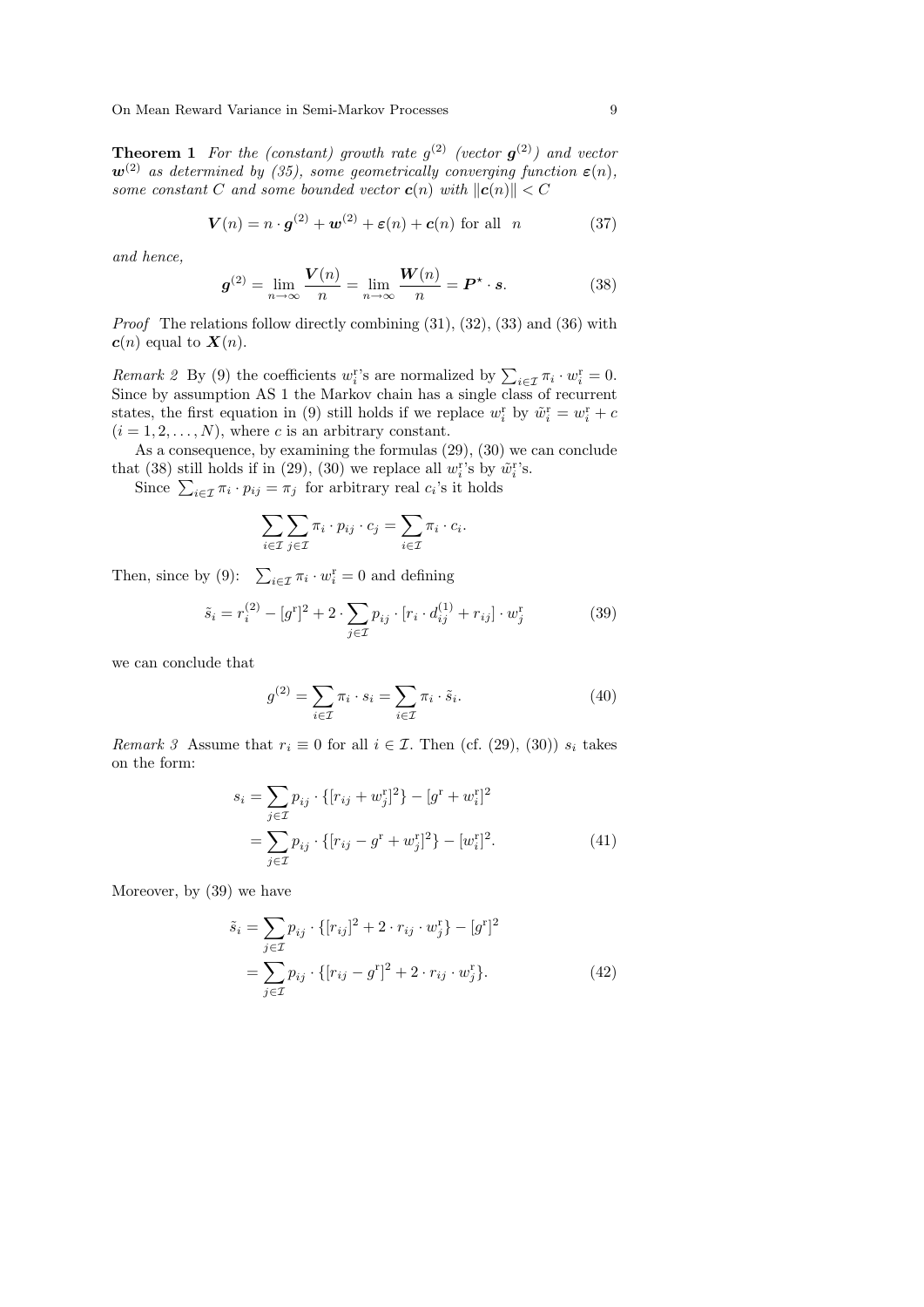In analogy with  $(2)$  and  $(4)$  we are thus interested in the "mean" variance defined by

$$
G := \frac{g^{(2)}}{g^{\mathbf{t}}} = \frac{\sum_{j \in \mathcal{I}} \pi_j \cdot s_j}{\sum_{j \in \mathcal{I}} \pi_j \cdot d_j^{(1)}}.
$$
 (43)

Below we present two approaches how to calculate this mean variance G.

**Theorem 2** The mean variance G given by  $(43)$  can be calculated using the limiting probabilities of the semi-Markov processes as

$$
G = \sum_{j \in \mathcal{I}} \overline{\pi}_j \cdot \overline{s}_j = \sum_{j \in \mathcal{I}} \overline{\pi}_j \cdot \hat{s}_j \quad \text{independently of } i \in \mathcal{I} \tag{44}
$$

where

$$
\overline{s}_i = s_i/d_i^{(1)}, \quad \hat{s}_i = \tilde{s}_i/d_i^{(1)}
$$
(45)

and

$$
\overline{\pi}_i = \frac{\pi_i \cdot d_i^{(1)}}{\sum_{j=1}^N \pi_j \cdot d_j^{(1)}}.
$$
\n(46)

Proof Since under assumptions AS 1 and AS 2, the rows of the limiting matrix  $\overline{P}^*$  of the considered semi-Markov process  $Y(t)$  are identical and equal to the row vector  $\bar{\pi} = [\bar{\pi}_1, \ldots, \bar{\pi}_N]$  where elements  $\bar{\pi}_i =$  $\lim_{t\to\infty} {Y(t)|Y(0) = i}$  are given by (46) (see e.g. [11], [12]), the proof follows immediately by inserting (45) and (46) in (40).

In what follows we show how to calculate the mean variance using formulas similar to those for calculating the mean reward. To this end, let G be a diagonal matrix with all diagonal elements equal to  $G = g^{(2)}/g^{t}$ . Premultiplying (10) by  $G$  and subtracting from (35) we immediately get

$$
\mathbf{u} = \mathbf{s} - \mathcal{G} \cdot \mathbf{d}^{(1)} + \mathbf{P} \cdot \mathbf{u} \tag{47}
$$

where

$$
\mathbf{u} = \mathbf{w}^{(2)} - \mathcal{G} \cdot \mathbf{w}^{\mathrm{t}}.\tag{48}
$$

So we have arrived at

**Theorem 3** The mean variance G can be calculated as a solution of  $(47)$ . The solution  $(G, u)$  of  $(47)$  is unique up to an additive constant to vectors **u**, and unique under the additional normalizing condition  $\mathbf{P}^{\star} \cdot \mathbf{u} = 0$ .

#### Acknowledgement

The author is grateful to Arie Hordijk for his stimulating work in the field of Markov Decision Theory.

The research was supported by the Grant Agency of the Czech Republic under Grants 402/05/0115 and 402/04/1294.